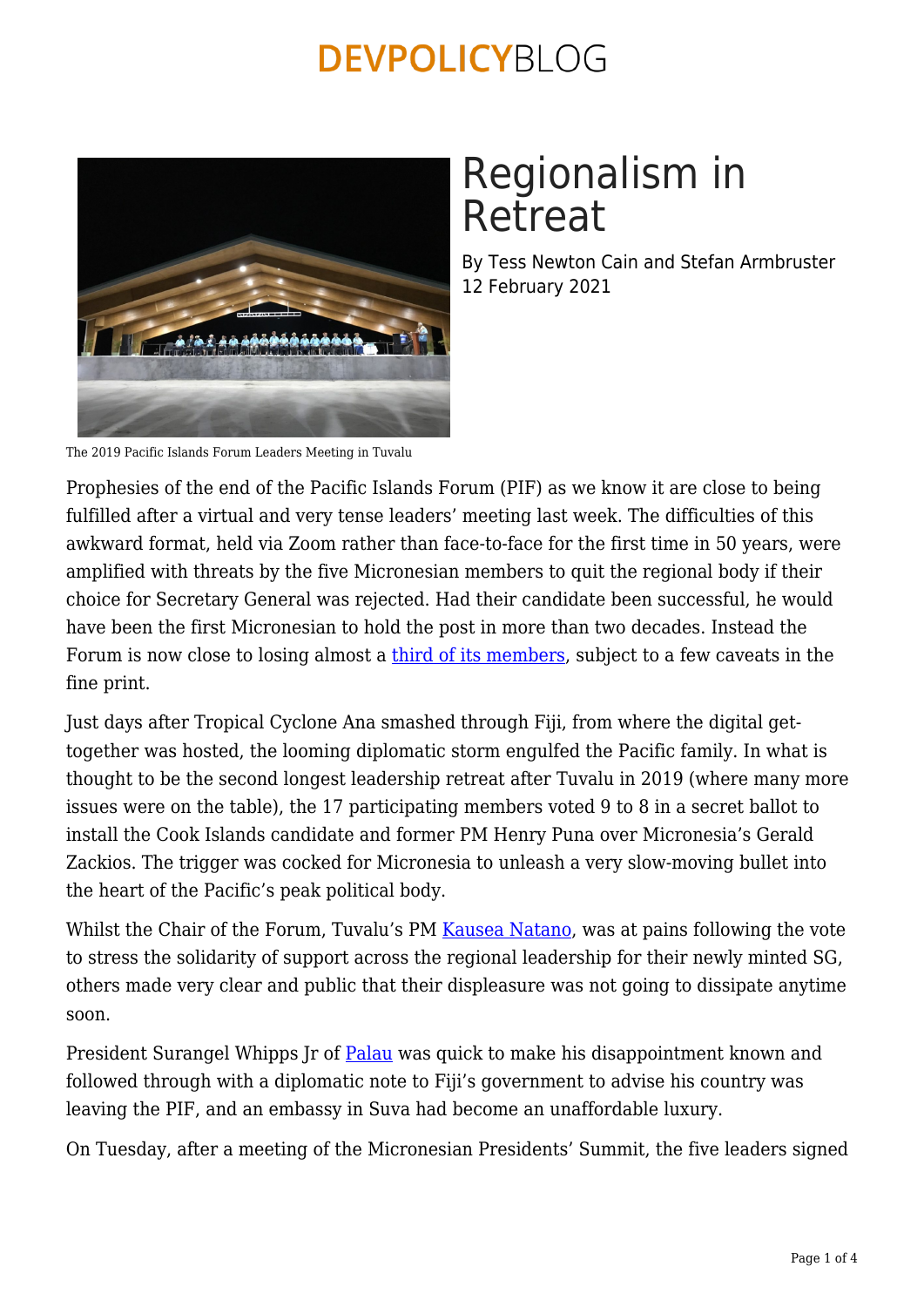a communiqué to advise they would commence their withdrawal from the PIF. However, there does appear to have been some wiggle room built in with this wording: "Each nation will undertake this process with respect to its own internal legal and procedural requirements and final decision rests with respective governments."

Henry Puna will take up the role of SG in April 2021 and will need to hit the ground running. Uproar after the [dead of night deportation](https://www.theguardian.com/world/2021/feb/05/whistleblower-vice-chancellor-deported-after-midnight-raid-by-fiji-police) from Fiji of the Vice Chancellor of the University of South Pacific, Professor Ahluwalia Pal (and his partner), has inflamed the situation. With the SG sitting as Chair of the Council of Regional Organisations in the Pacific (CROP), he will be expected to navigate the complications that this action by the FijiFirst government has caused.

But the main priority will be somehow trying to rebuild bridges with the Micronesian leadership. Puna will need to take good advice on this score and make strategic use of available assets, in particular how his Deputy Secretary General can be brought into play. Dr Filimon Manoni is a citizen of Marshall Islands (and of PNG) and this may provide an important opening. Former Fijian diplomat Kaliopate Tavola, once candidate for the position of SG, told us:

Puna should now reassure the Micronesians that his tenureship at PIF will mark a strong partnership with his deputy SG, who will be granted relevant authority and visibility in the conduct of the operations of Pacific regionalism. Moreover, their interests will be given special focus during his term.

What this split lays bare is the need for meaningful reform within the PIF in order to acknowledge and accommodate modern political realities. The SG succession process for PIF has long been contentious, and not always by consensus.

While the leadership of the PIF by Dame Meg Taylor has been acknowledged as "stellar", the gendered "gentlemen's agreement" trope is past its use by date. A review in 2002 in response to the enlarged size of PIF saw the membership criteria clearly articulated for the first time. Outgoing SG Dame Meg Taylor explained after the vote this is also when the SG post's selection process was redefined and, when the "gentlemen's agreement" of rotation through the sub-regions up to that point was abolished. However, the new process has never been publicly or transparently articulated.

2002 also marked the end of a number of other conventions, starting with the campaign to put an Australian, Greg Urwin, in as SG. It was strongly opposed by a number of countries. Urwin's ascension overturned the long-held principle that neither Australia nor New Zealand hold the SG post and marked an end to the Pacific Way "consensus" selection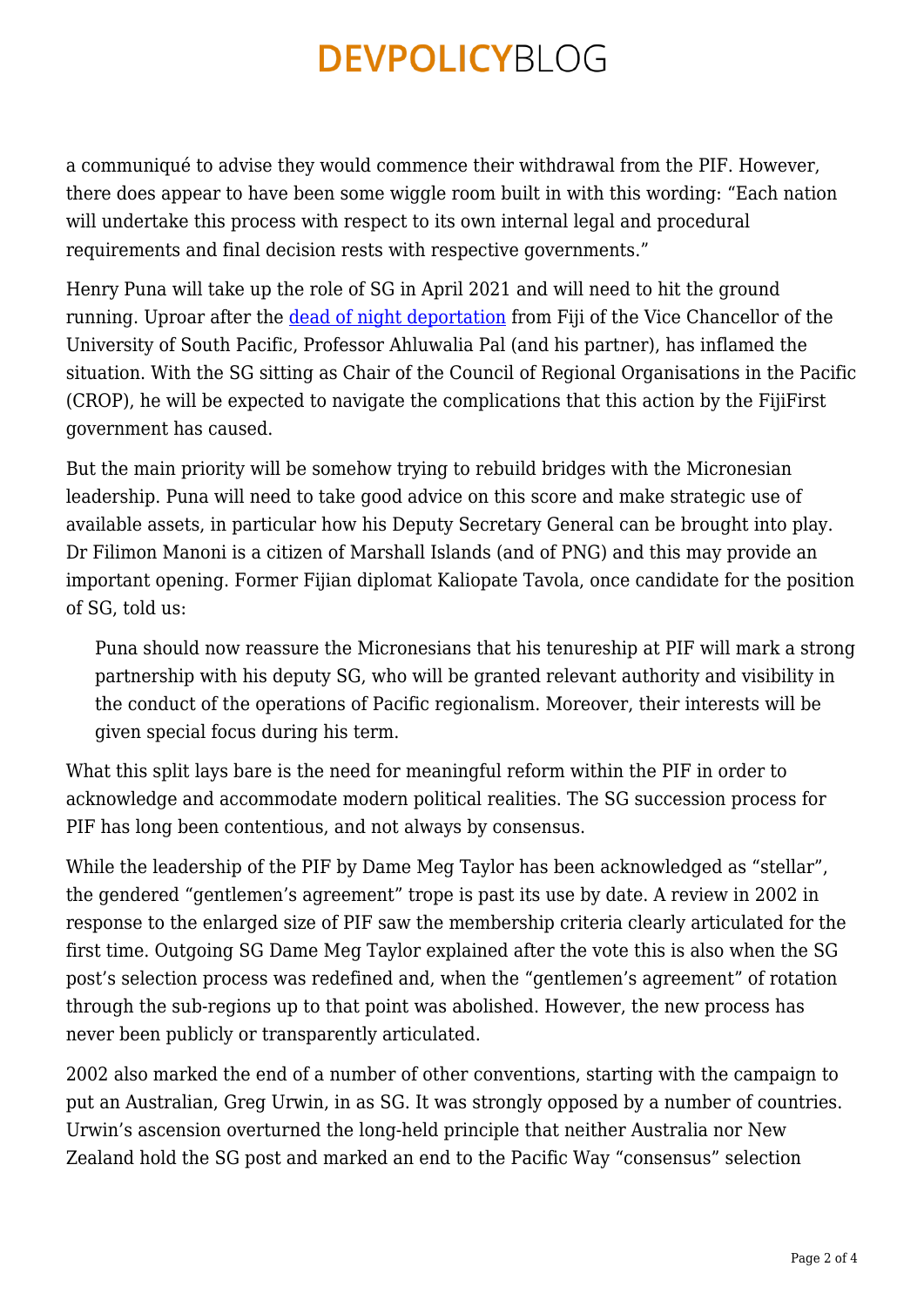process. Urwin won the job after it was put to a vote.

Almost twenty years on, the 2021 special Leaders' Retreat [outcomes statement](https://www.forumsec.org/wp-content/uploads/2021/02/2021-Special-Leaders-Retreat-Decisions.pdf) said there would now be another review, this one into how SGs are selected, but no fixed timeline was given or any assurance it would be made public. In any case, it will be up to Dame Meg's controversially-selected successor Mr Puna to deliver, as she will have left the post by March.

Hopes that the Forum would have a clear run-up to a (hopefully) face-to-face leaders' summit in Fiji in August to tackle the bigger issues of their COVID-19 response and climate change are now truly overshadowed. Progress on a host of other issues like maritime boundaries, deep sea mining, West Papua, fisheries, regional security, nuclear contaminants and more could also suffer. Adding to the Forum's difficulties, some commentators are questioning the point of the Forum or suggesting that what looks to be an ego-driven dispute could be used by [China to elevate its regional influence,](https://www.theaustralian.com.au/nation/china-gets-its-chance-as-pacific-island-forum-fractures-amid-micronesian-exits/news-story/375a0897a530c615b0b91b750c47eba7) or more generally lead to added geopolitical complications for the region. Professor Steve Ratuva of Canterbury University commented to us:

Any real or perceived rifts will undermine the credibility of the PIF in the eyes of many and big power with devious intents will take advantage of this to play a group or a country against another. This has been happening but this time, it will worsen. Also, it will weaken the spirit of regionalism which the founders had put in place. Small island states do well when there's a strong mutual bond amongst them to address their economic, political and cultural issues as they pull their limited resources together to make up for individual deficit.

Unless the Micronesian bloc can be dissuaded from leaving, it would also seem unlikely new US president Joe Biden would take up incoming Forum chair [Voreqe Bainimarama's](https://www.fijivillage.com/news/Bainimarama-invites-Biden-to-attend-Pacific-Islands-Forum-meet-in-Fiji-x58rf4/) [invitation](https://www.fijivillage.com/news/Bainimarama-invites-Biden-to-attend-Pacific-Islands-Forum-meet-in-Fiji-x58rf4/) to attend what could be either a partial or an ugly family get-together. While the Micronesians have announced their intention to withdraw, their departure would only take effect 12 months after giving notice, meaning they could in theory attend one last meeting.

#### **About the author/s**

#### **Tess Newton Cain**

Dr Tess Newton Cain is the Project Lead for the [Pacific Hub](https://www.griffith.edu.au/asia-institute/pacific-hub) at the [Griffith Asia Institute](https://www.griffith.edu.au/asia-institute) and has been an associate of the Development Policy Centre since 2012.

#### **Stefan Armbruster**

Stefan Armbruster is an award winning journalist based in Brisbane and regularly reports